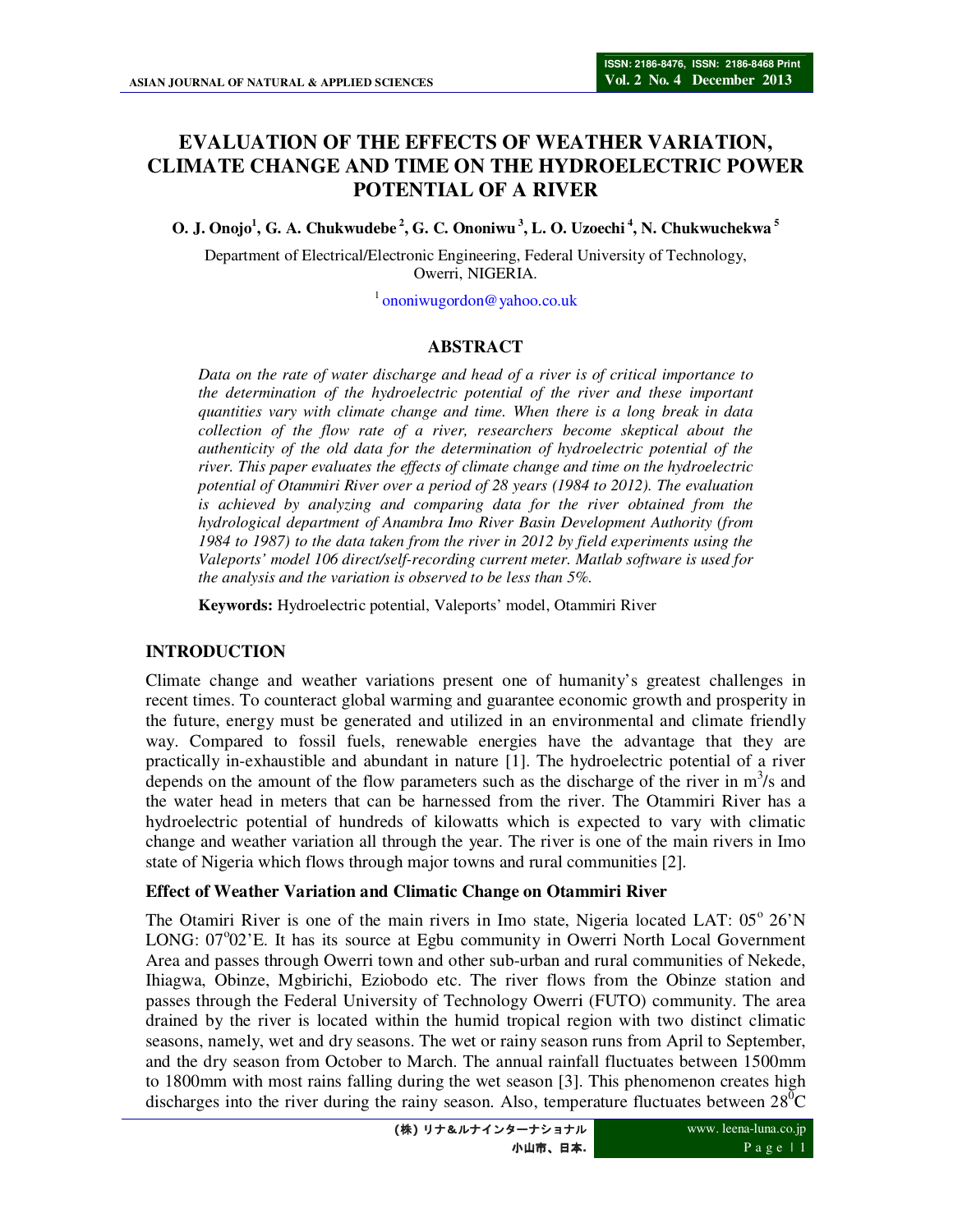to  $40^{\circ}$ C all year round with high evaporation occurring mostly during the dry season [4]. The river has a mean slope of 38.5% draining about 18700 hectares of land. There are different projects on ground which is geared towards harnessing the Otammiri River as a potential site for erecting a hydroelectric power plant for supply of portable power supply to Federal university of technology Owerri, community. The feasibility survey and investigations have been carried out by a team from the department of hydrology, Anambra Imo River Basin Development Authority and the presenter of this paper in harnessing the power potential of the river from the given parameters, which are water head, and discharge rate, calculated from the water depth and speed and area of the river. The natural flow of the river is analyzed in other to obtain the given parameters [5].

### **HYDRO POWER GENERATION, SYSTEM DESIGN AND ANALYSIS**

# **Power Output**

The installed capacity and energy output is calculated using standard equations:

 $P = (Q x ρ x H x g x η)/1000$ 

Where:

 $P = power$  or installed capacity in kilowatts.

Q =discharge rate in cubic meter per second.

 $\rho$  = density of water in kg per cubic meter.

 $H =$  effective head in meters.

 $g =$  acceleration due to gravity and is 9.81 m/s<sup>2</sup>.

 $\eta$  = efficiency of hydro turbine generator in percent.

And

Annual Output Energy  $(kWh) = P x hr x CF$ 

Where:

 $P = power$  or installed capacity in kilowatts.

hr = Annual continuous generating duration (8760 hours in a year).

 $CF = Plant Capacity Factor (typically 95% for run-of-the-river type systems) [6].$ 

### **Effective head (***HEF***)**

In real hydro systems the water delivered to the turbine will lose some energy as a result of frictional drag and turbulence as it flows in channels and pipes. Thus, the effective head will be less than the available head

### **System Efficiency (**η**)**

The efficiency of turbines varies according to the type of turbine and the flow rate into the turbine. The system efficiency considers both the combined efficiency of the generator, converting mechanical to electrical energy, and the turbine [7].

# **Typical Scheme Layout of Micro Hydro Power Generation for Otammiri River**

Micro-hydro power generation capacity is dependent on the topography of the site. The flow of water in a river may be regulated by means of a small dam or weir. The weir also slightly raises the water level of the river and diverts sufficient water into the conveyance system. The water is channeled to a forebay tank where it is stored until required and it forms the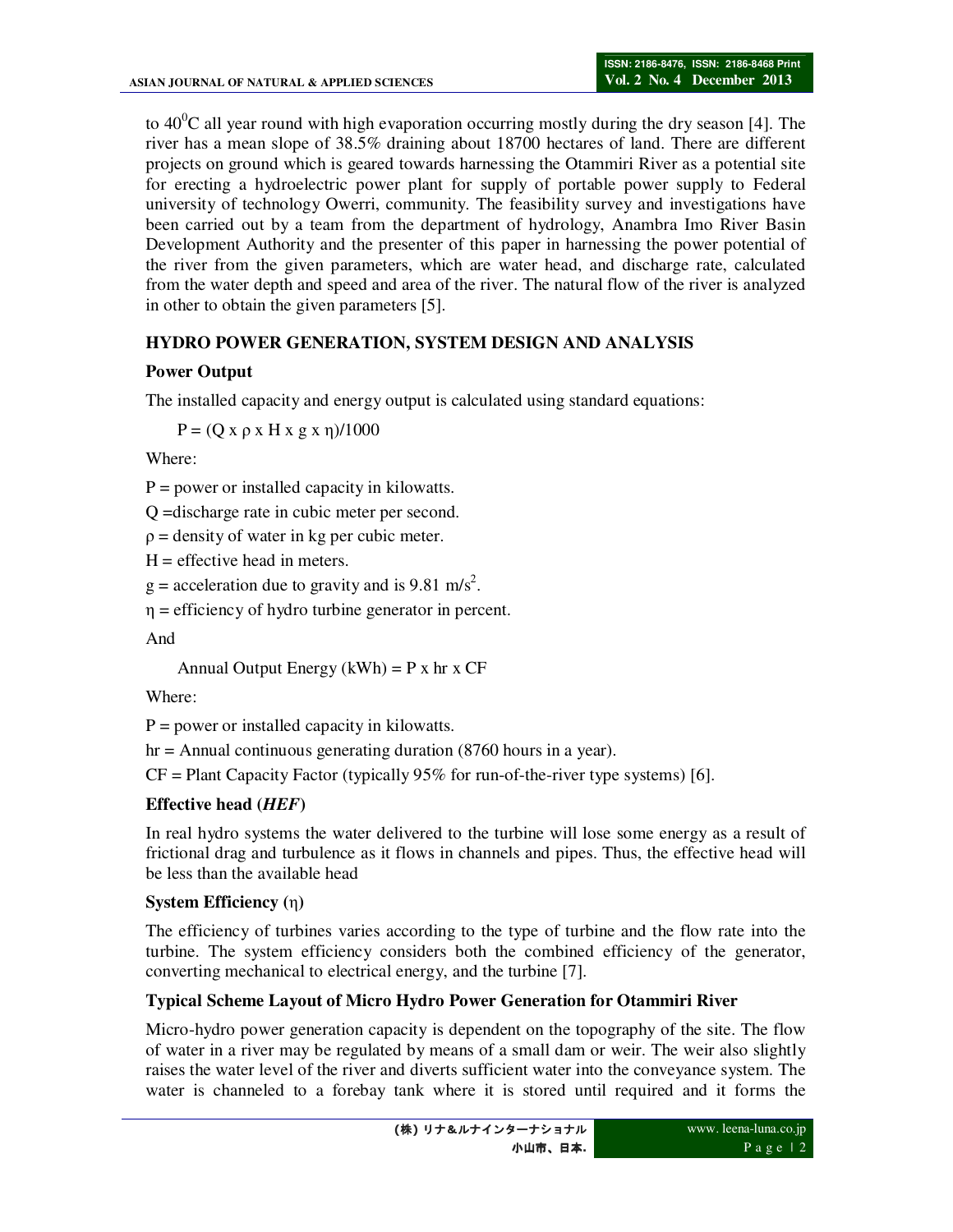connection between the channel and the penstock. The penstock carries the water under pressure from for ebay to the turbine. The penstock is a very important part of a hydro project as it can affect the overall cost and capacity of a scheme. The penstock connects to the hydraulic turbine, which is located within the powerhouse [8].

The selected site for the micro hydro project is Otammiri River located LAT: 05° 26'N, LONG:  $07^\circ$  02'E



A hydrological data was collected from Anambra Imo River Basin for 1984 to 1987 hydrological year consisting of water discharge and head plots of the maximum and minimum discharge against the different months in each hydrological year are given in columns, while curves are plotted showing mean discharge per month in each hydrological year, MATLAB was used to do a forecast up to 2012, also indicating the columns and curves for the year 2012, the summary is given as follows [9]:

Name of River / Stream: OTAMIRI, Catchment Area: 100 SQ KM Location: LAT:  $05^{\circ}$  26'N, LONG:  $07^{\circ}$  02'E

Hydrological year: 1984/85

|            |         | Water Head (m) | Water Discharge $(m^3/s)$ | Mean           |           |  |
|------------|---------|----------------|---------------------------|----------------|-----------|--|
| Month      | Minimum | <b>Maximum</b> | Minimum                   | <i>Maximum</i> | Discharge |  |
| April      | 0.75    | 0.79           | 5.90                      | 6.38           | 5.90      |  |
| May        | 0.76    | 0.82           | 6.02                      | 6.74           | 6.35      |  |
| June       | 0.79    | 0.85           | 6.38                      | 7.10           | 6.81      |  |
| July       | 0.84    | 0.95           | 6.98                      | 8.40           | 7.33      |  |
| Aug        | 0.86    | 1.02           | 7.22                      | 9.38           | 7.82      |  |
| Sept       | 0.84    | 0.92           | 8.53                      | 7.98           | 7.55      |  |
| Oct        | 0.89    | 1.02           | 7.55                      | 9.38           | 8.07      |  |
| <b>Nov</b> | 0.93    | 0.98           | 7.44                      | 8.82           | 8.53      |  |
| Dec        | 0.73    | 0.97           | 7.43                      | 8.68           | 8.44      |  |
| Jan        | 0.87    | 0.94           | 7.34                      | 8.26           | 7.82      |  |
| Feb        | 0.80    | 1.01           | 6.50                      | 9.24           | 7.19      |  |
| Mar        | 0.87    | 1.01           | 7.34                      | 9.24           | 7.82      |  |
| Average    | 0.83    | 0.94           | 7.33                      | 8.30           | 7.47      |  |

**Table 1. Water Stage and Water Discharge of Otamiri 1984/85**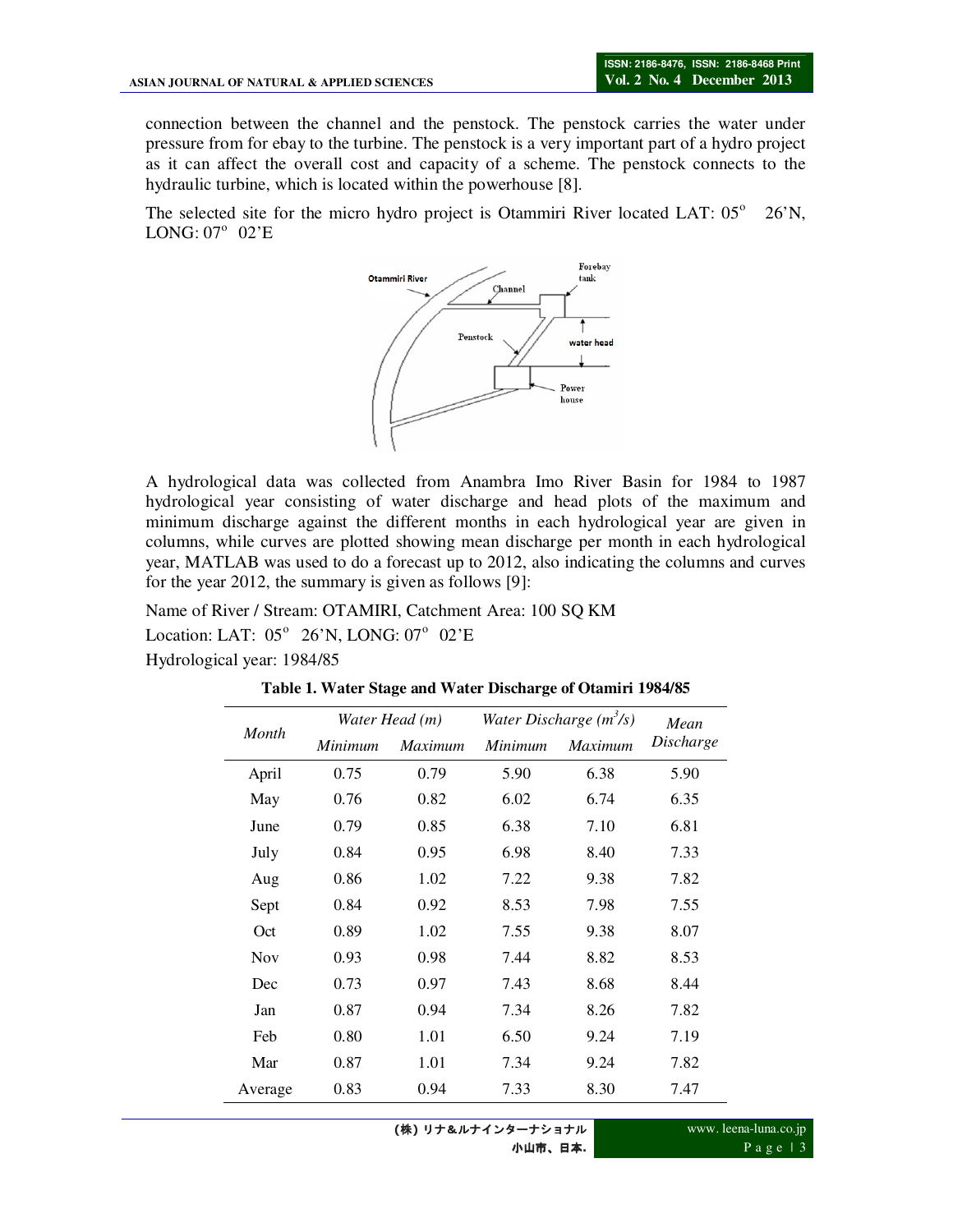Maximum water head is 1.02, Minimum water head is 0.75

Maximum water discharge is 9.38, Minimum water discharge is 5.90



Figure 1. Maximum and Minimum Water Discharge of Otamiri 1984/85



Figure 2. Monthly mean water discharge hydro graphs 1984/1985

The table and graphs were also prepared for 1985 to 1988 hydrological year from which the forecasts were obtained for 2012/2013 hydrological year. The forecast carried out using the MATLAB software gave the following results for 2012. The Valeports' model 106 current meter used for the experiment is shown in Fig.3.



Figure 3. The Valeports' model 106 current meter

**<sup>(</sup>**株**)** リナ&ルナインターナショナル 小山市、日本**.**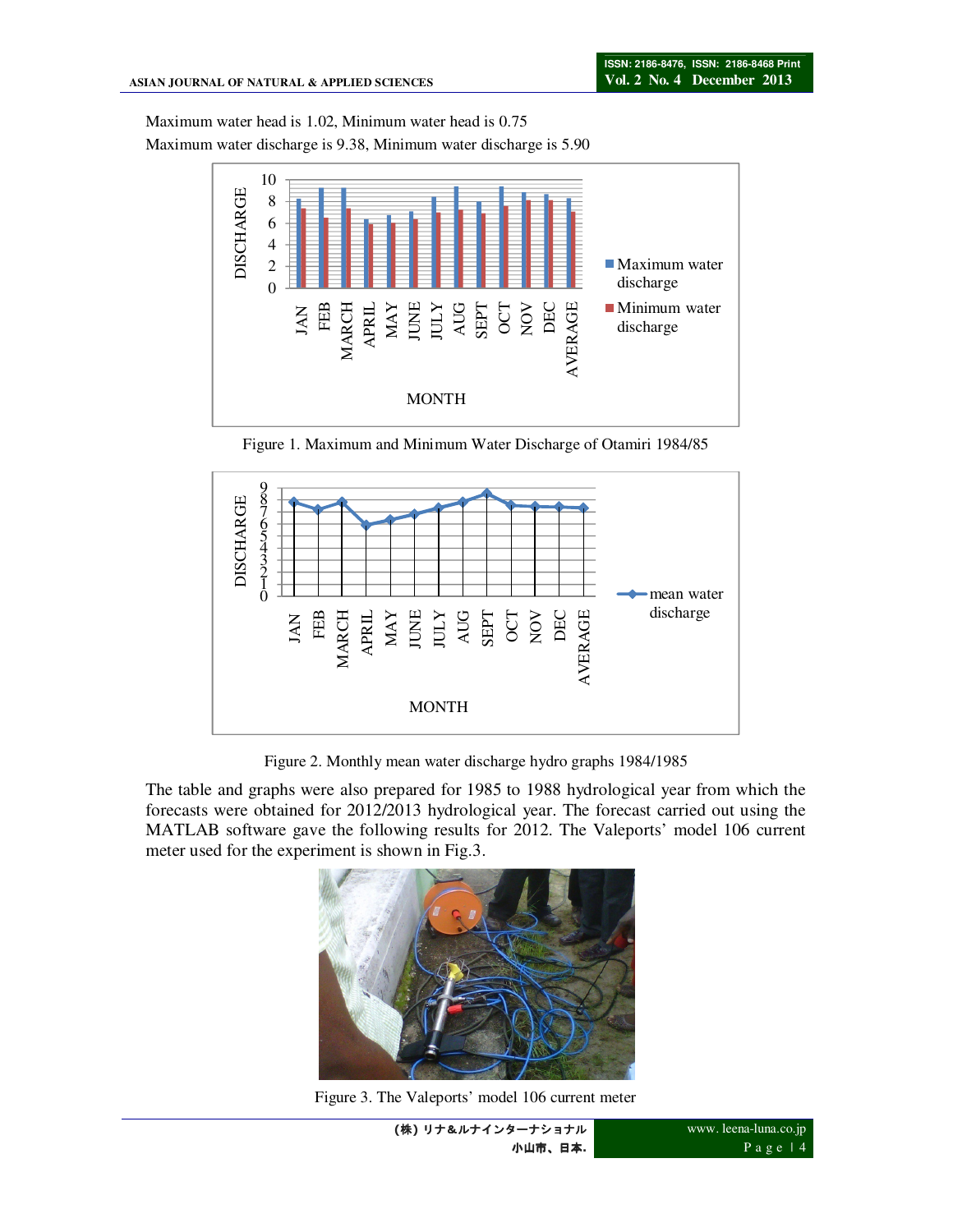

www. leena-luna.co.jp P a g e | 5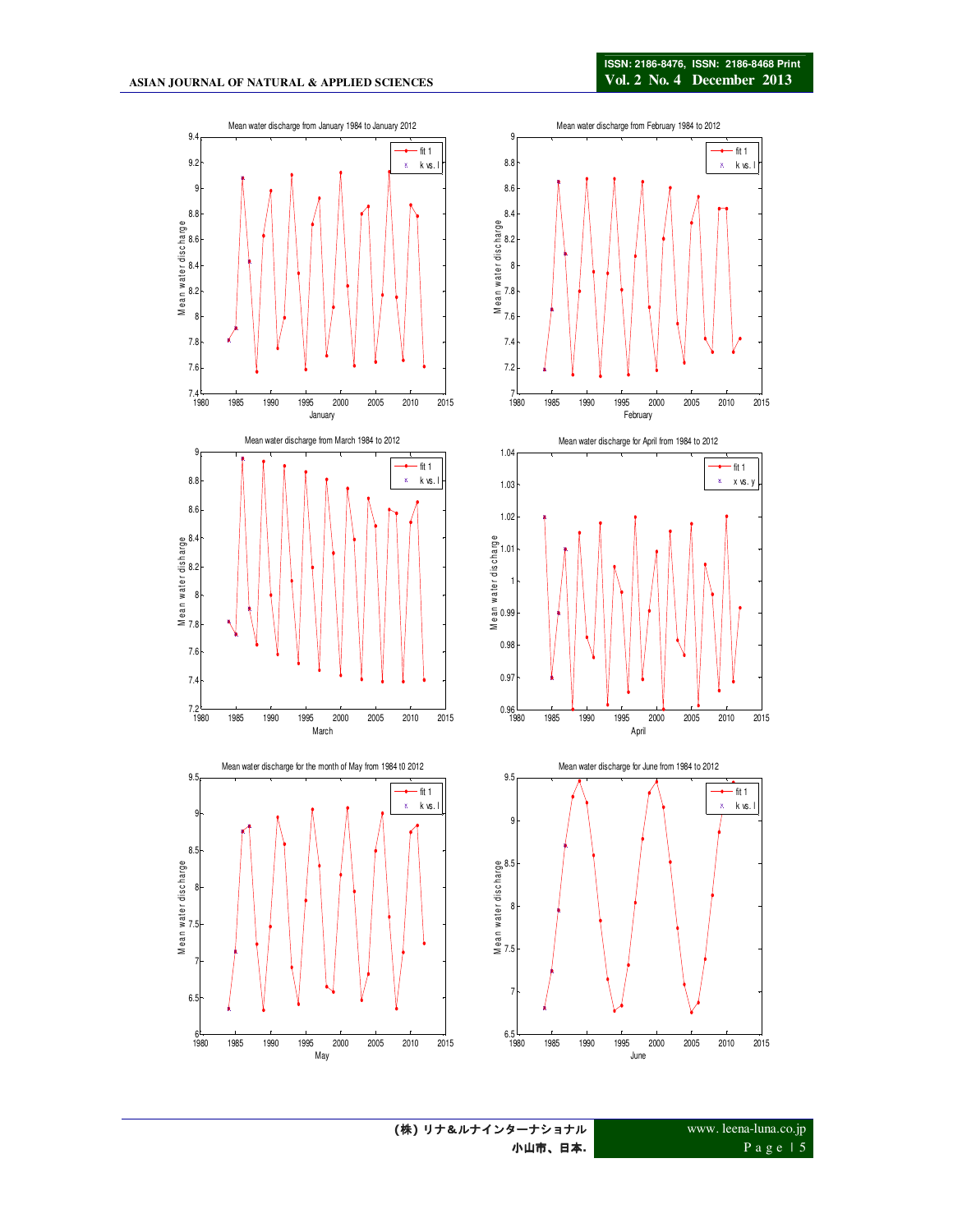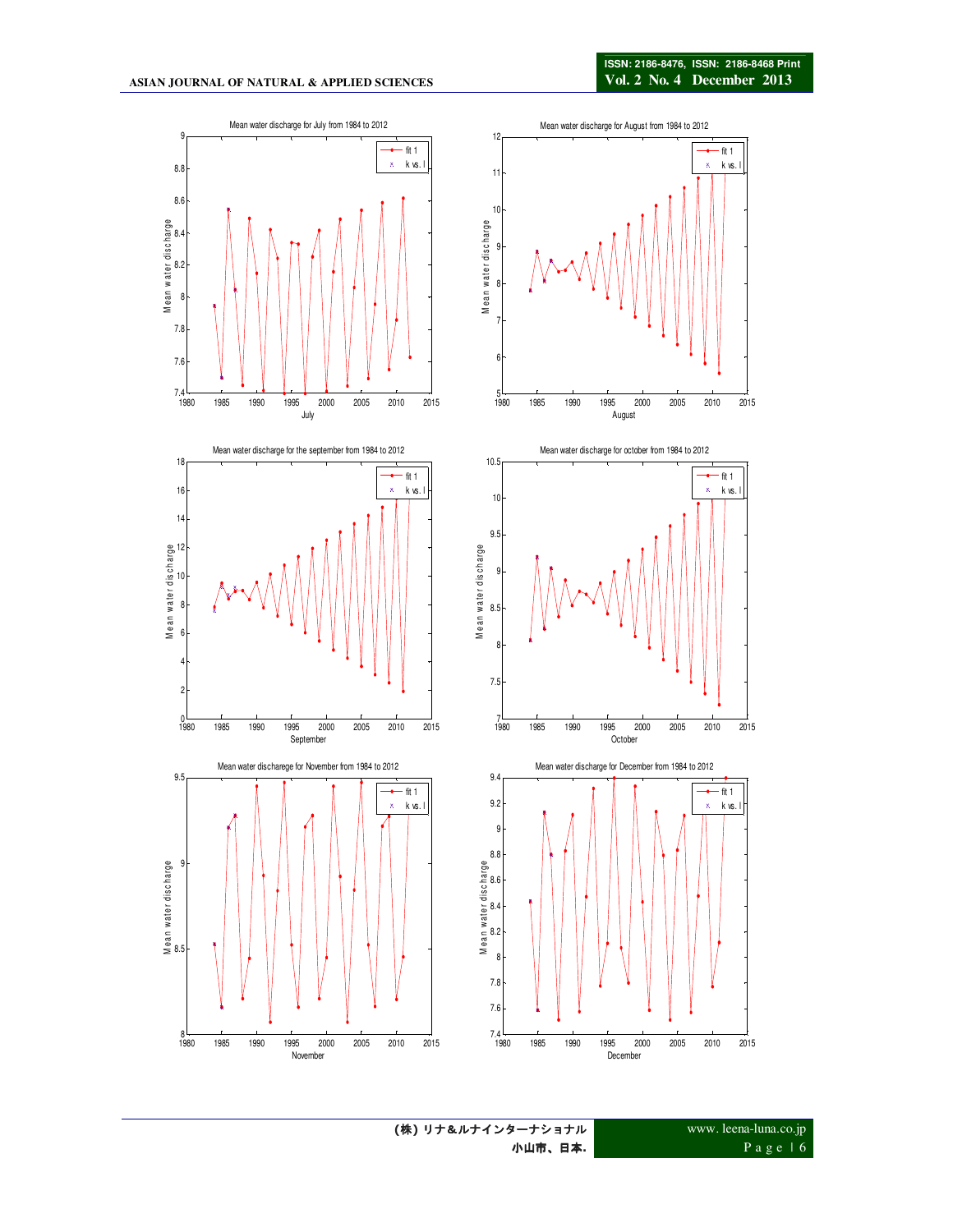The forecasted results obtained for maximum water head using MATLAB are given as follows:



小山市、日本**.**

P a g e | 7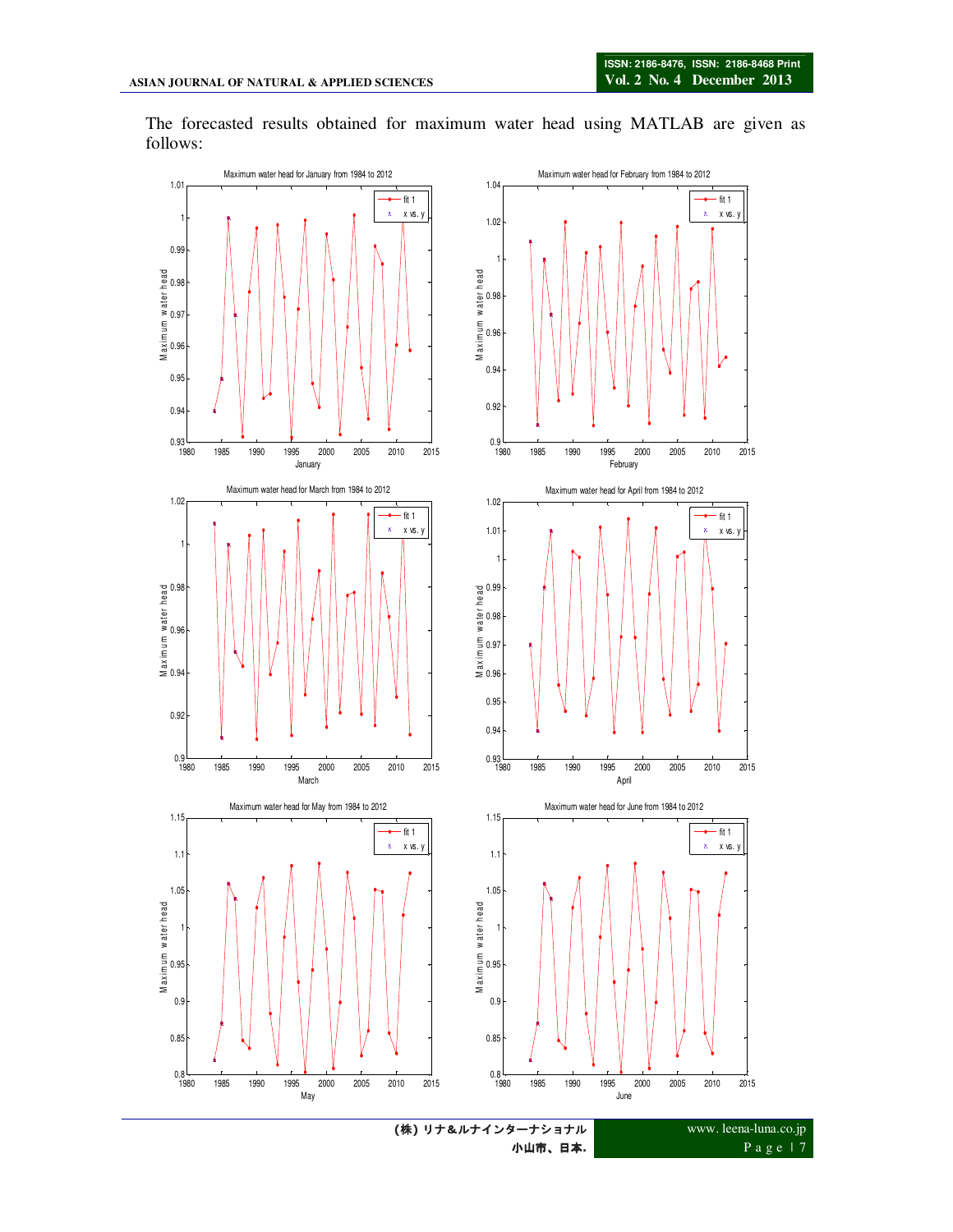

From the graphs above, the curves are increasing and decreasing progressively at the same time as they vary from the different months of the hydrological years from 1984 to 2012. The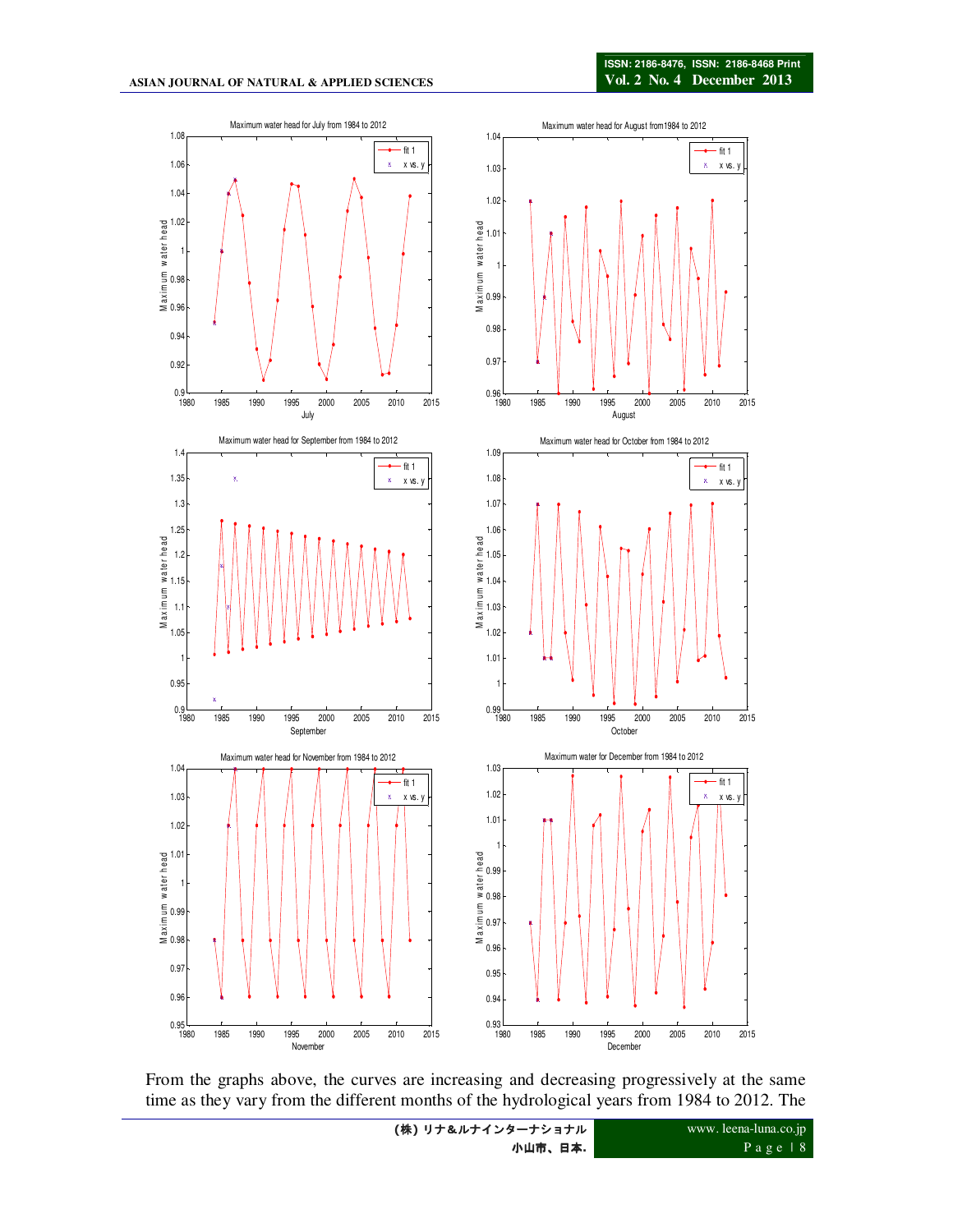MATLAB curve fitting tool box was used to obtain a suitable fit for this forecast. Most of the curves were fitted using the first degree fourier fit. Other fits used were Exponential fit, and rational fit linear polynomial-linear polynomial.

Name of River / Stream: OTAMIRI, Catchment Area: 100 SQ KM Location: LAT:  $05^{\circ}$  26'N, LONG:  $07^{\circ}$  02'E Hydrological year: 2012/2013

| Month      |         | Water Head (m) | Water Discharge $(m^3/s)$ | Mean    |           |  |
|------------|---------|----------------|---------------------------|---------|-----------|--|
|            | Minimum | Maximum        | Minimum                   | Maximum | Discharge |  |
| April      | 0.94    | 1.05           | 10.28                     | 10.02   | 10.07     |  |
| May        | 0.93    | 1.07           | 9.77                      | 9.13    | 7.24      |  |
| June       | 0.92    | 1.04           | 10.1                      | 8.95    | 9.09      |  |
| July       | 0.91    | 1.04           | 9.63                      | 8.28    | 8.39      |  |
| Aug        | 0.92    | 1.84           | 11.6                      | 11.07   | 10.02     |  |
| Sept       | 0.91    | 1.07           | 16.00                     | 9.86    | 11.39     |  |
| Oct        | 0.99    | 1.00           | 10.28                     | 10.2    | 10.79     |  |
| <b>Nov</b> | 0.98    | 0.99           | 8.82                      | 8.44    | 9.45      |  |
| Dec        | 0.95    | 0.98           | 8.83                      | 8.77    | 9.03      |  |
| Jan        | 0.96    | 0.98           | 8.52                      | 8.21    | 7.61      |  |
| Feb        | 0.96    | 0.99           | 8.35                      | 6.96    | 7.43      |  |
| March      | 0.89    | 1.02           | 8.93                      | 7.34    | 7.41      |  |
| Average    | 0.94    | 1.09           | 8.94                      | 10.09   | 8.99      |  |

**Table 2. Water Stage and Water Discharge of Otamiri 2012/2013** 

Maximum water head 1.68, minimum water head 0.89

Maximum water discharge 16.00, minimum water discharge 7.24





**(**株**)** リナ&ルナインターナショナル 小山市、日本**.**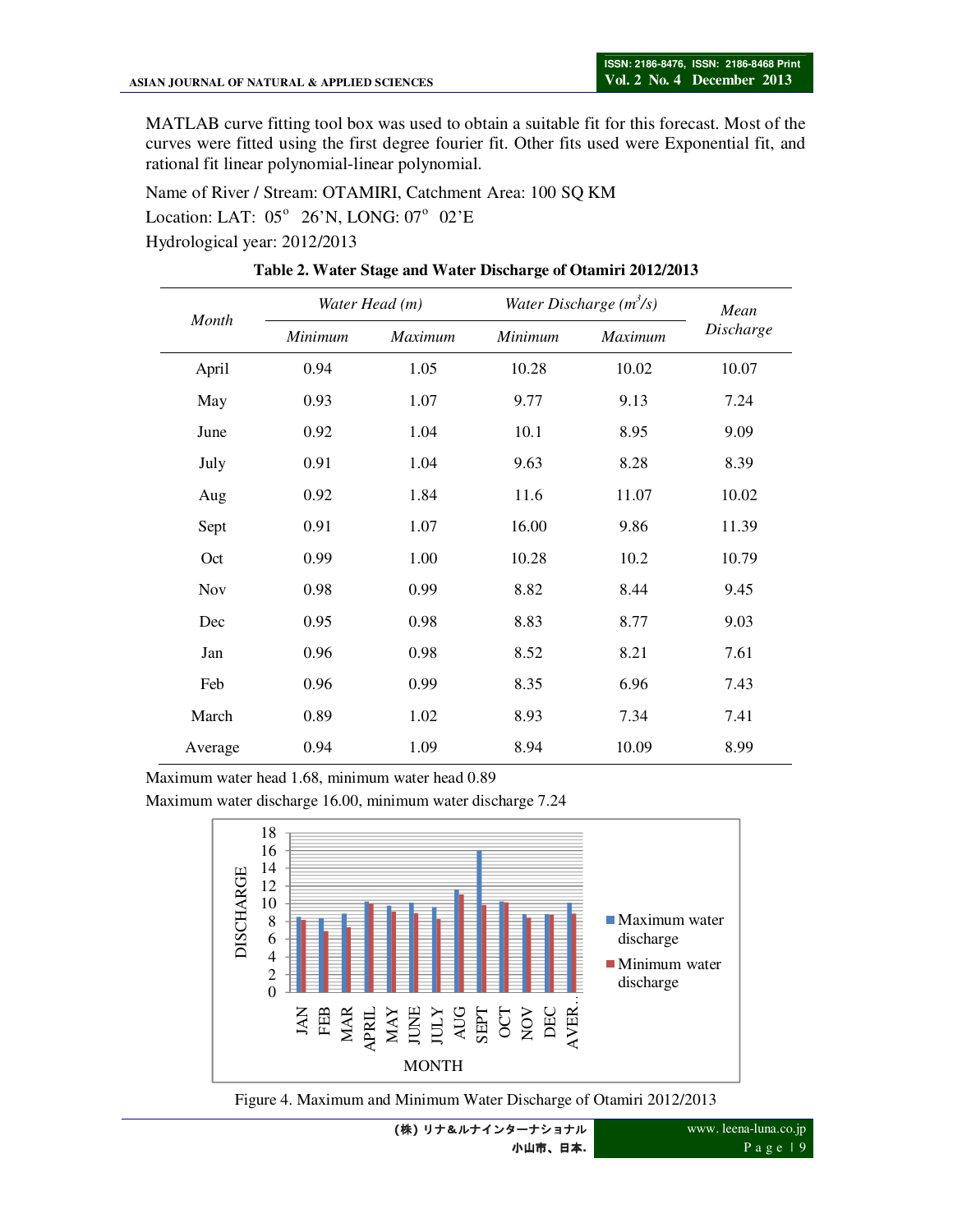

Figure 5. Monthly mean water discharge hydro graphs 2012/2013

From the data and plot above, it is seen that the 2012 hydrological year which starts with the rains in April has the following data:

Maximum water head for the year (August) =  $1.84$ m

Minimum water head for the year (March) =  $0.89$ m

Average minimum water head for the year  $= 0.94$ 

Average maximum water head for the year  $= 1.09$ m

Maximum water discharge for the year (Sept) =  $16.00 \text{m}^3/\text{s}$ 

Minimum water discharge (natural) for the year (May) =  $7.24 \text{m}^3/\text{s}$ 

Mean water discharge for the year  $= 8.99 \text{m}^3/\text{s}$ 

#### **Hydro Energy Available:**

 $P = 9.8 \times O \times H$ 

Average Maximum water head of Otamiri H for 2012 hydrological year= 1.09m

Mean water discharge of Otamiri for the year 2012  $Q = 8.99 \text{m}^3/\text{s}$ 

Taking the efficiency of the Kaplan turbine as 0.8[10], acceleration due to gravity as 9.81 $\text{m}^2$ /s, the dnsity of the river as 1000kg/m<sup>3</sup> (1g/cm<sup>3</sup>), the average maximum water head as 1.09m and the mean water discharge as  $8.99m<sup>3</sup>/s$ , the power output is calculated thus

#### Conditions 1: when the natural head  $H_1$  is used;

 $P = 0.8 \times 9.81 \times 1000 \times 8.99 \times 1.09 / 1000$ 

 $P = 76.90$  kW app. 77 kW.

#### **Conditions 2: when the river is dammed H2 is used**

It is possible to generate a head of about 7 meters by damming the river; this value of head is in the low head range. This gives a power output that is not in the micro hydro range as a result of the dam, it gives an output in the mini hydro range. The cost of construction of a dam, and all equipment costs and installation should be put into consideration. The power output is then calculated thus:

 $H<sub>g</sub> = H<sub>2</sub>$  (dammed head) [11]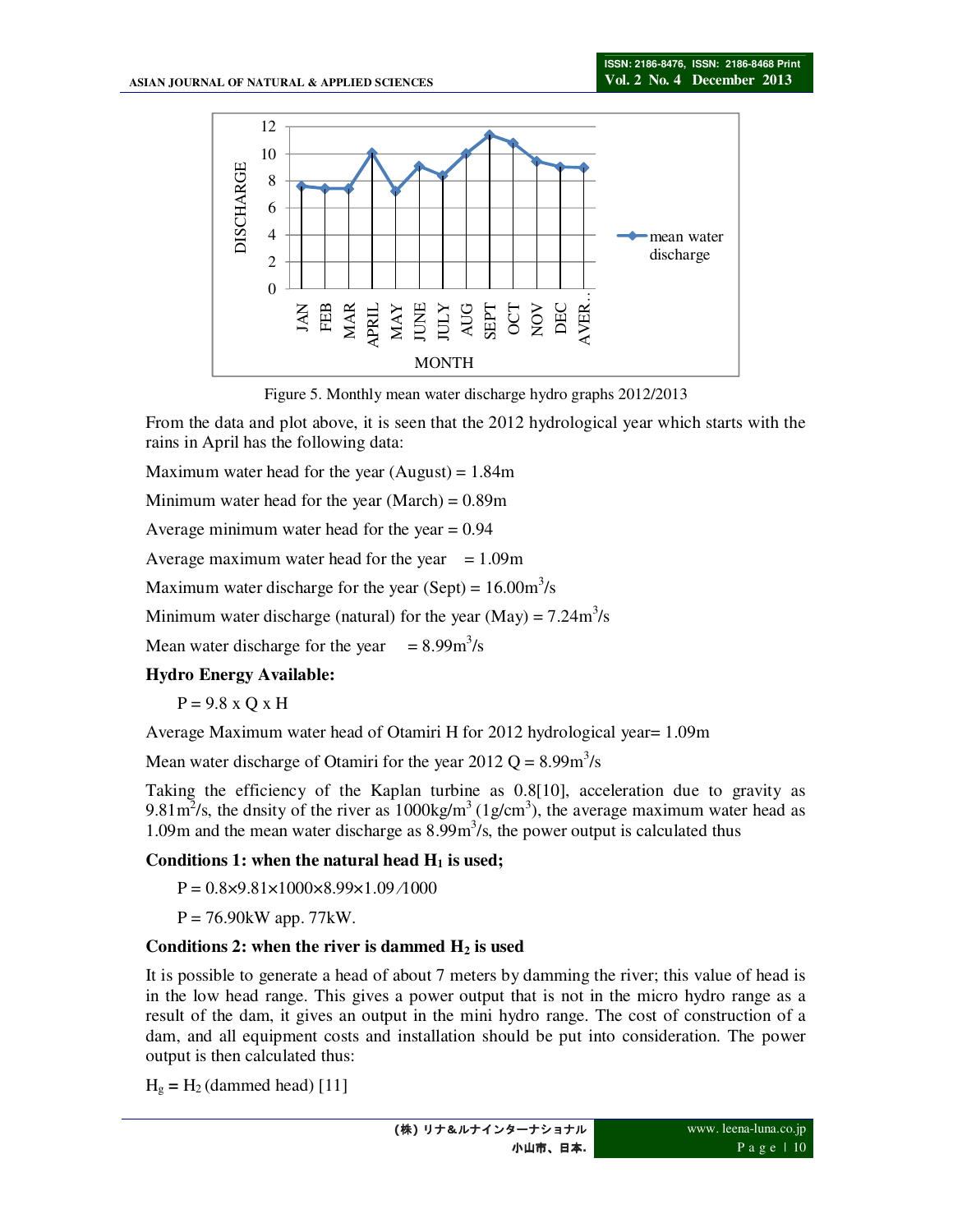Maximum water head of the dammed river  $H_g = 7m$ 

Mean water discharge of Otamiri Q for 2012 hydrological year =  $8.99 \text{m}^3/\text{s}$ 

 $P = 0.8 \times 9.81 \times 1000 \times 7 \times 8.99 / 1000$ 

 $P = 493.87kW$ 

The maximum water discharge of the river obtained from the forecast for 2012/2013 hydrological year occurs in the month of September and is approximately  $16.00 \text{m}^3/\text{s}$ .

### **REPORT AND ANALYSIS OF THE WORK CARRIED OUT USING THE MODEL 106 SELF RECORDING/ DIRECT RECORDING CURRENT METER**

This practical was carried out by our research group and a team from the hydrological department of the Anambra Imo River Basin.

#### **Aim**

- I. To compute the water speed and hence the water discharge of Otammiri river in FUTO community.
- II. To ensure a reasonable power output through the water discharge realized

#### **Apparatus**

The apparatus used in the experiment include the model 106 self-recording/ direct recording current meter, fish weight, measuring tape, laptop, laser jet printer and an AC generator.

#### **Theory**

The current meter has many models used in the recording of parameters such as water speed, pressure and temperature directly from the equipment to the PC or inside the equipment itself. This particular model is used to record the water speed. It is inserted into the river and a stop watch is used to calculate the period the instrument is in water. The water speed is calculated with the aid of the data log use software installed in the laptop PC. In other to obtain the discharge, the area of the river was computed, and then multiplied by the water speed.

#### **PROCEDURE**

- a. The current meter was primed i.e. the propeller cap was filled with water from Otammiri River.
- b. The different components were attached to it such as the cable, the battery, the connector to the computer etc.
- c. The width of the river was measured (to be able to calculate the area).
- d. The fish weight and a measuring tape were inserted into the river to record the depth from the surface to the bottom of the river.
- e. The current meter was inserted into the river with the connector to its telemetry connected to the laptop.
- f. The water speed was then measured at different selected depths throughout the width of the river.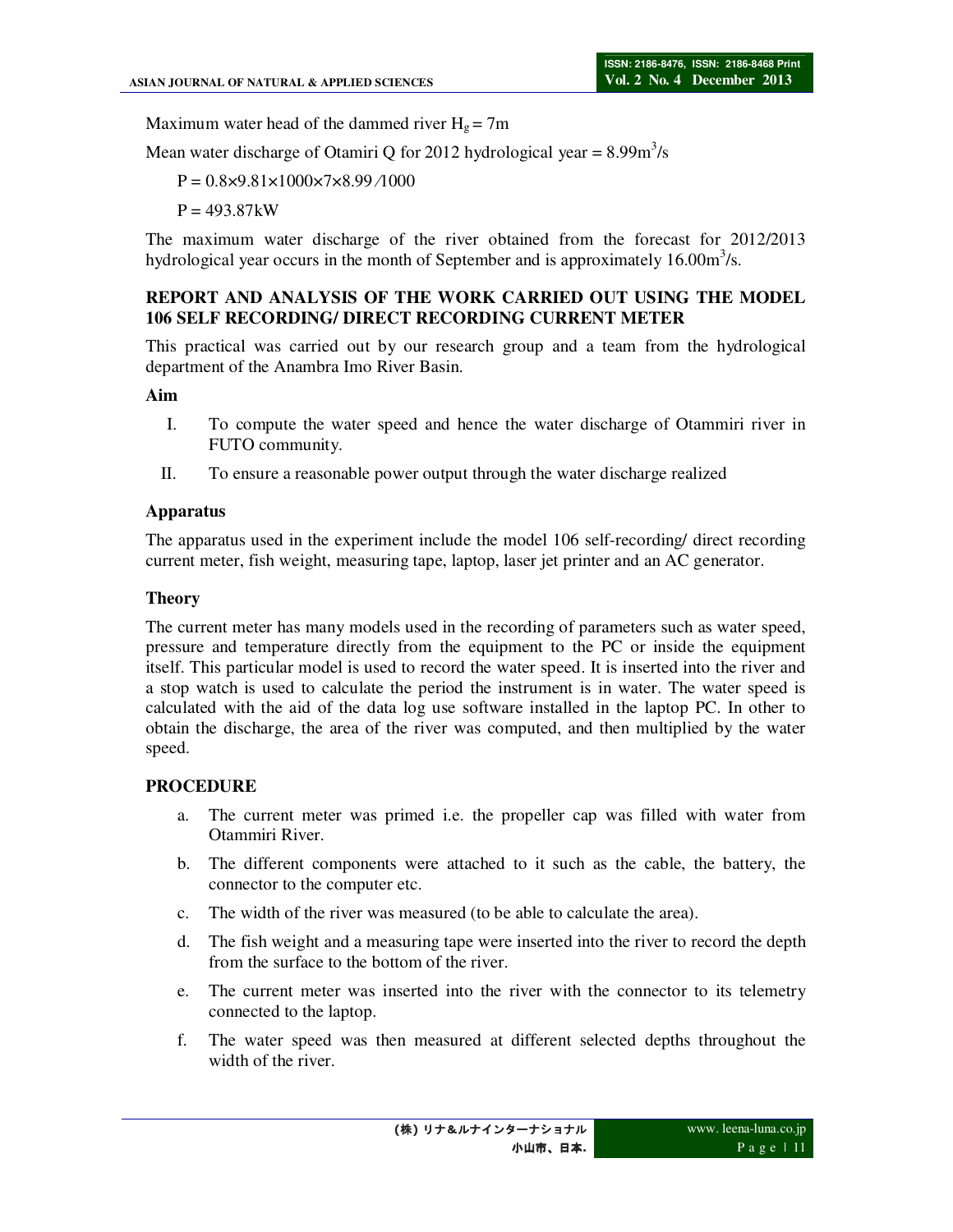### **RESULTS OF EXPERIMENT**

The width of the river was divided into 8 parts and the depth was measured at seven different positions, a fish weight was used to calculate the depth of the river at different positions, the following results were obtained:

Width of the river  $= 16m$ 

Height of the river from the bridge to the surface =9.6m

From the height of the bridge to the bottom of the river, the following measurements were obtained:

The depth of the river at the  $14<sup>th</sup>$  position = 11.2m

The depth of the river at the  $12<sup>th</sup>$  position= 11.4m

The depth of the river at the  $10^{th}$  position= 12.4m

The depth of the river at the  $8<sup>th</sup>$  position= 12.5m

The depth of the river at the  $6<sup>th</sup>$  position= 12.5m

The depth of the river at the  $4<sup>th</sup>$  position= 12.4m

The depth of the river at the  $3<sup>rd</sup>$  position= 11.7m

Error in measurement of the depth was provided for as 0.3m

Therefore, the actual depth at these positions including the error difference is calculated thus:

Actual depth of the river at the  $14<sup>th</sup>$  position= 11.2- (9.6+0.3) = 1.3m

Actual depth of the river at the  $12<sup>th</sup>$  position= 11.4- (9.6+0.3) = 1.5m

Actual depth of the river at the  $10^{th}$  position=  $12.4-(9.6+0.3) = 2.5$ m

Actual depth of the river at the  $8^{th}$  position = 12.5-(9.6+0.3) = 2.6m

Actual depth of the river at the  $6<sup>th</sup>$  position = 12.5-(9.6+0.3) = 2.6m

Actual depth of the river at the  $4<sup>th</sup>$  position = 12.4-(9.6+0.3) = 2.5m

Actual depth of the river at the  $3<sup>rd</sup>$  position = 11.7- (9.6+0.3) = 1.8m

The water speed was measured at two different depths on the same position at 0.2m and o.8m from the bridge. The two different depths at the different positions were obtained thus;

Taking the error in depth measurement into account as 0.03m.The area of the river is calculated thus:

Area of the triangle from the left =  $\frac{1}{2}$  x b x h =  $\frac{1}{2}$  x 2 x 1.3 = 1.3m<sup>2</sup>

Area of the 1st trapezium =  $\frac{1}{2}$  (a+b) x h =  $\frac{1}{2}$  x (1.3+ 1.5) x 2 = 2.8m<sup>2</sup>

Area of 2nd trapezium = ½ (a+b) x h = ½ x (1.5 + 2.5) x 2 = 4.0m<sup>2</sup>

Area of 3rd trapezium = ½ (a+b) x h = ½ x (2.5 + 2.6) x 2 = 5.1 m<sup>2</sup>.

Area of rectangle = L x W = 2 x 2.6 = 5.2m<sup>2</sup>. Area of 4<sup>th</sup> trapezium = ½ (a+b) x h = ½ x  $(2.6+2.5)$  x 2 = 5.1 m<sup>2</sup>

Area of triangle at the right =  $\frac{1}{2}$  x b x h =  $\frac{1}{2}$  x 4 x 2.5 = 5.0m<sup>2</sup>

The following results were obtained for water speed from the current meter using the datalogue software: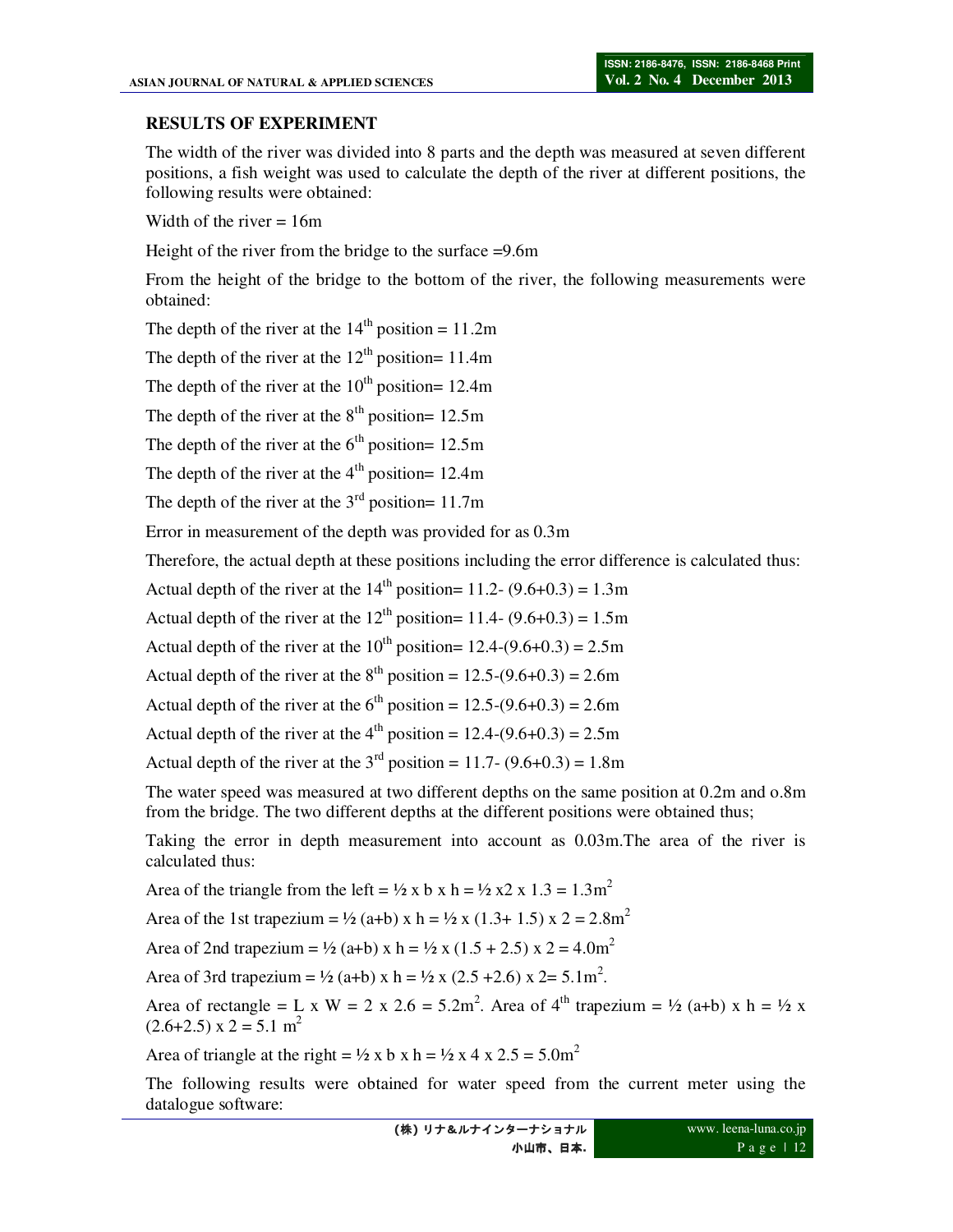The following results were obtained from the water discharge from the water speed of Otammiri River for the month of September:

| Section<br>No.            | <b>Distance</b><br>(m) | Width<br>(m)   | Depth<br>(m) |       | Velocity at point<br>(m/s) | Mean<br>Velocity<br>(m/s) | Sub<br>sectional<br>Area $(m^2)$ | Discharge<br>$(m^3/s)$ |
|---------------------------|------------------------|----------------|--------------|-------|----------------------------|---------------------------|----------------------------------|------------------------|
| $\mathbf A$               | 14                     | $\sqrt{2}$     | 1.3          | 0.044 | 0.216                      | 0.220                     | 1.3                              | 0.286                  |
|                           |                        |                |              | 0.229 | 0.184                      |                           |                                  |                        |
|                           |                        |                |              | 0.463 | 0.183                      |                           |                                  |                        |
| $\, {\bf B}$              | 12                     | $\mathbf{2}$   | $1.5\,$      | 0.677 | 0.931                      | 0.823                     | 2.8                              | 2.304                  |
|                           |                        |                |              | 0.709 | 0.963                      |                           |                                  |                        |
|                           |                        |                |              | 0.748 | 0.912                      |                           |                                  |                        |
| $\mathsf{C}$              | $10\,$                 | $\mathbf{2}$   | 2.5          | 0.905 | 0.850                      | 0.852                     | 5.5                              | 4.686                  |
|                           |                        |                |              | 0.857 | 0.847                      |                           |                                  |                        |
|                           |                        |                |              | 0.819 | 0.833                      |                           |                                  |                        |
| $\mathbf D$               | $\,$ $\,$              | $\overline{c}$ | 2.6          | 0.722 | 0.691                      | 0.715                     | 5.1                              | 3.649                  |
|                           |                        |                |              | 0.795 | 0.653                      |                           |                                  |                        |
|                           |                        |                |              | 0.747 | 0.680                      |                           |                                  |                        |
| ${\bf E}$                 | 6                      | $\mathbf{2}$   | 2.6          | 0.666 | 0.648                      | 0.646                     | 5.2                              | 3.359                  |
|                           |                        |                |              | 0.697 | 0.576                      |                           |                                  |                        |
|                           |                        |                |              | 0.572 | 0.716                      |                           |                                  |                        |
| $\boldsymbol{\mathrm{F}}$ | $\overline{4}$         | $\overline{c}$ | 2.5          | 0.628 | 0.524                      | 0.560                     | 5.1                              | 2.856                  |
|                           |                        |                |              | 0.582 | 0.481                      |                           |                                  |                        |
|                           |                        |                |              | 0.713 | 0.429                      |                           |                                  |                        |
| $\mathbf G$               | $\mathfrak{Z}$         | $\overline{4}$ | 1.8          | 0.014 | 0.000<br>0.100             | 0.038                     | 5.0                              | 0.190                  |
| Total                     |                        |                |              |       |                            |                           |                                  | 17.328                 |

|  |  |  |  | Table 3. Results of one of the experiments |
|--|--|--|--|--------------------------------------------|
|--|--|--|--|--------------------------------------------|

# **Total Discharge=** 17.328m<sup>3</sup>/s

This correlates with our MATLAB forecasts, which gives  $16.00 \text{ m}^3$ /s as the maximum water discharge for the same month of September in which this experiment was carried out.